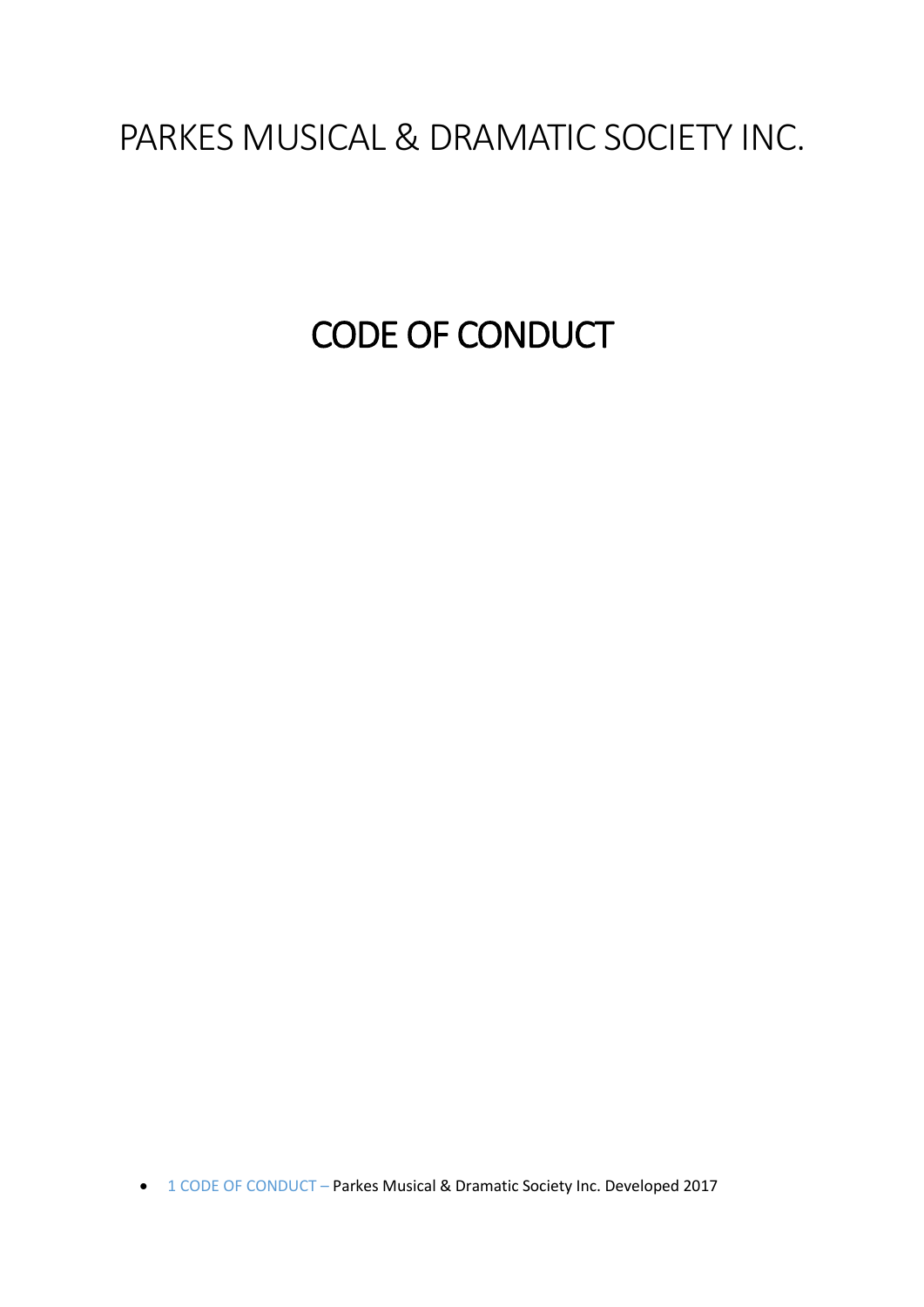# Contents

| 1. |  |
|----|--|
| 2. |  |
| 3. |  |
| 4. |  |
| 5. |  |
| 6. |  |
| 7. |  |
|    |  |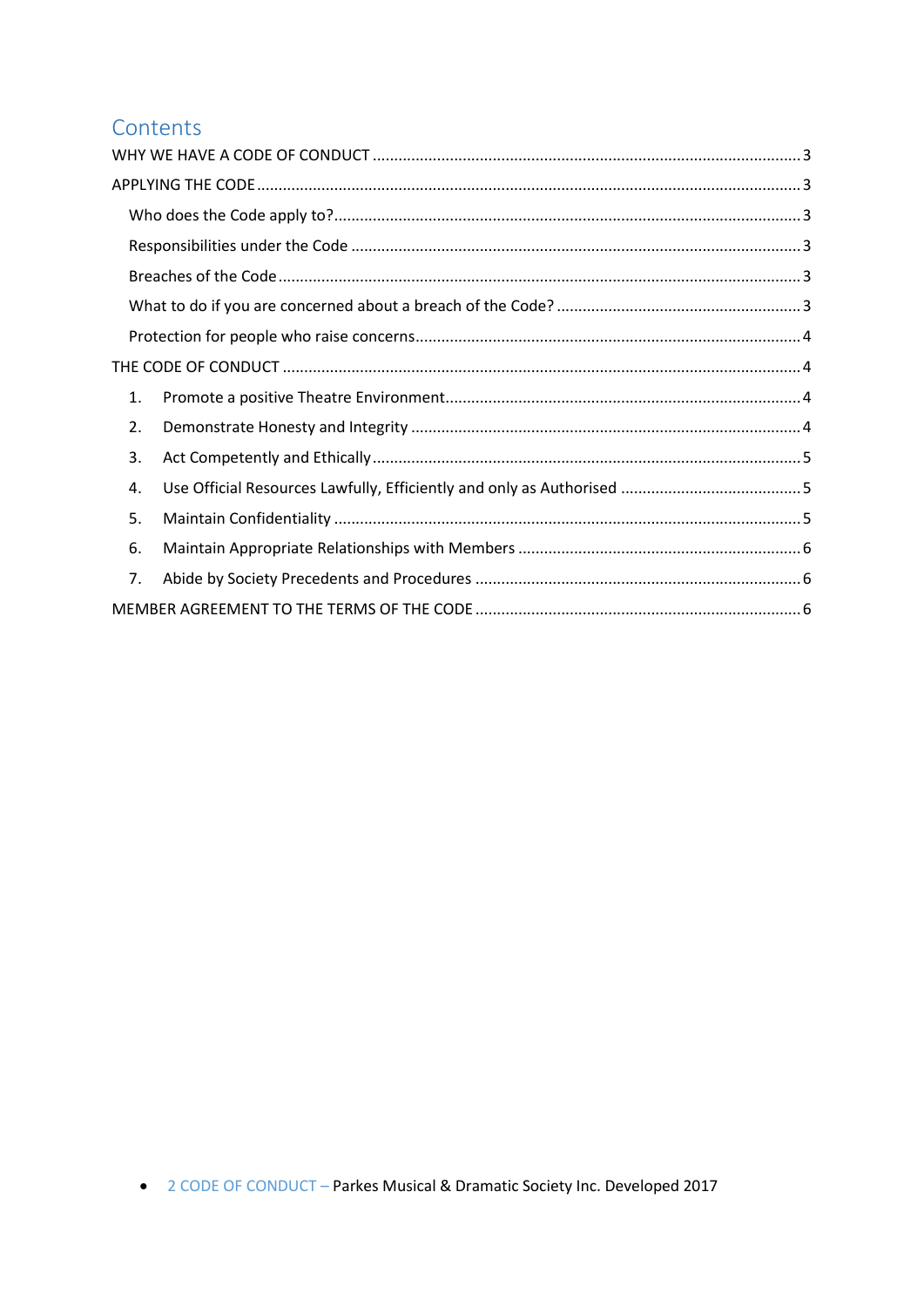# <span id="page-2-0"></span>WHY WE HAVE A CODE OF CONDUCT

A code of conduct is in place to ensure all members are aware of the standards of ethical conduct that is required of every member of Parkes Musical & Dramatic Society Inc, the outcomes we are committed to achieving and the behaviours that are unacceptable from Society members.

If members do not understand what conduct is appropriate in any situation, or how this code should be applied, advice and direction should be sought from the President or relevant Executive member.

The Executive, Production Committee Members, Directors, Musical Directors, Stage Managers and Technical Officers have a key role in ensuring members understand the code and enforcing the standards it sets, consistently and fairly. These leaders of relevant departments also have a responsibility to lead by example.

The Code also provides guidance on how to raise and report breaches of the standards it sets.

# <span id="page-2-1"></span>APPLYING THE CODE

## <span id="page-2-2"></span>Who does the Code apply to?

This code applies to all Society members when involved in society productions, Society social gatherings, at meetings or representing the Parkes Musical & Dramatic Society Inc. in any capacity.

## <span id="page-2-3"></span>Responsibilities under the Code

All members are responsible for apply and complying with the Code. The Executive, Directors, Musical Directors, and Production Committee team members are responsible for ensuring that the members whom they supervise are aware of and understand their responsibilities under the Code.

## <span id="page-2-4"></span>Breaches of the Code

The Executive have a responsibility to address alleged breaches of the Code promptly, and in a fair and reasonable manner. The seriousness of any alleged breach will be considered when deciding how to deal with them. Possible outcomes for a member who has breached the Code may be:

- Informal disciplinary action, including counselling by a member of the executive
- Individual conduct improvement plans
- Formal disciplinary action that may include exclusion from a production
- **•** Termination of membership
- Referral to the Police in cases of suspected possible criminal activity

Certain sections of the Code reflect the requirements of legislation and breaches of these conditions may be punishable under law.

### <span id="page-2-5"></span>What to do if you are concerned about a breach of the Code?

Members should report any breach or concerns about a possible breach of the Code to the immediate Director or Musical Director (or identified person) in the first instance, or any member of the Executive.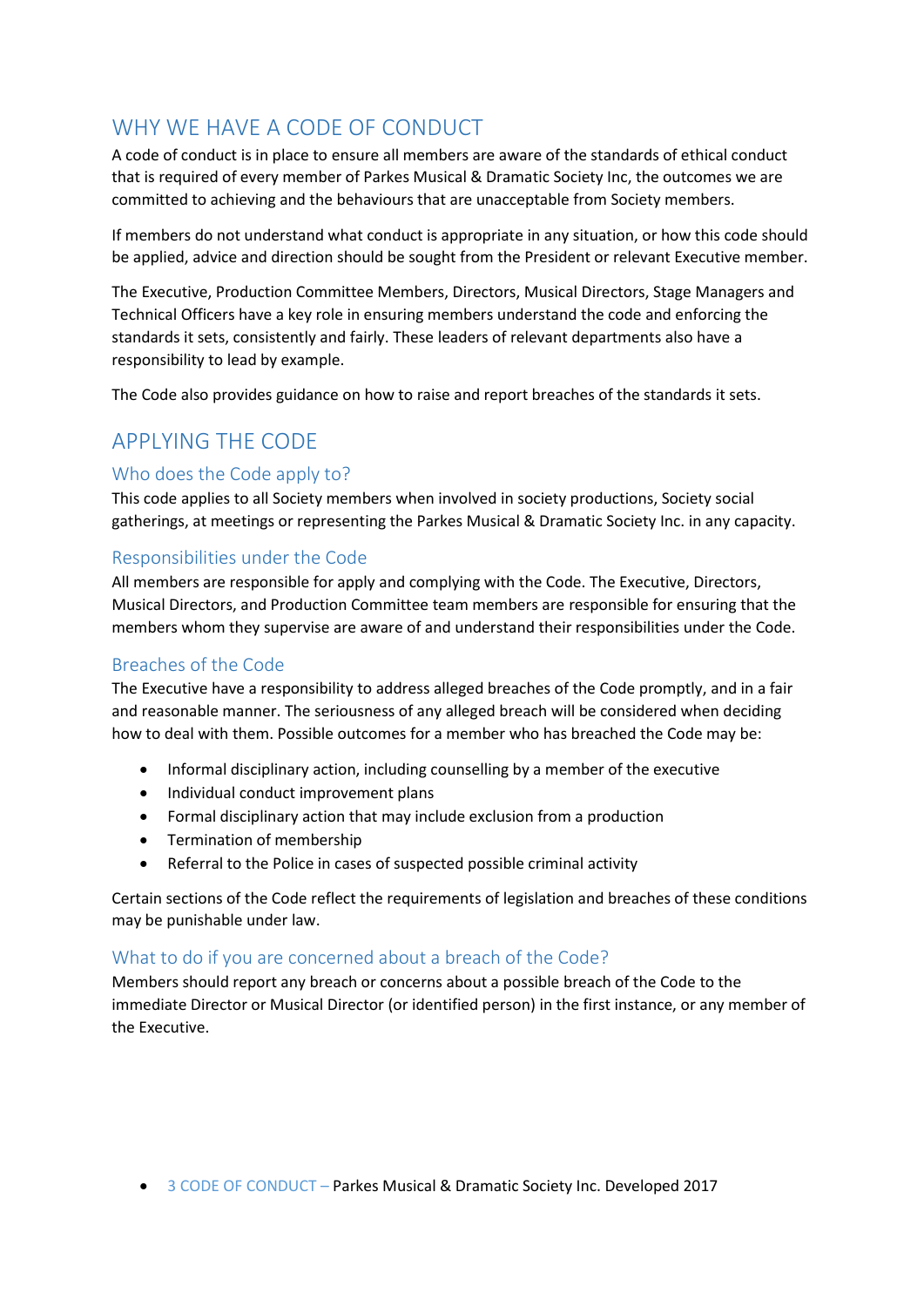## <span id="page-3-0"></span>Protection for people who raise concerns

Parkes Musical & Dramatic Society Inc. is committed to protecting any person who raises concerns about a breach of the Code from retaliation or reprisals. Any attempt to retaliate against a person who raises a legitimate breach of the Code will be treated seriously and may lead to disciplinary action.

## <span id="page-3-1"></span>THE CODE OF CONDUCT

This Code requires members to adhere to the standards set out below. The standards in this code also apply to social activities that take place outside theatre premises, including comments posted on social media about other members where the status of the person making the comments as a Parkes Musical & Dramatic Society Inc. member is indicated or inferred.

## 1. Promote a positive Theatre Environment

<span id="page-3-2"></span>Members will:

- Treat fellow members and patrons with courtesy and respect and with due sensitivity to the needs of people from different cultures and backgrounds
- Treat all members in a way that promotes harmonious and productive relationships and a collaborative teamwork approach
- Not bully or harass other members or patrons, or discriminate against them based on their sex, race, ethnic or ethno-religious background, marital status, pregnancy, disability, age, homosexuality or transgender
- Not encourage or support other members in harassing or bullying, or in acting in a way that is contrary to harmonious theatre relationships between members
- Where appropriate, attempt to settle any complaints, disagreements or grievances involving other members themselves in the first instance, or pursue such matters through the immediate Director or Musical Director (or identified person) or any member of the Executive

### 2. Demonstrate Honesty and Integrity

<span id="page-3-3"></span>Members will:

- Avoid situations which may give rise to pecuniary or other conflicts of interest and should any conflicts or possible perceptions of such conflicts arise, declare they immediately to the Society President
- Ensure that their actions and decisions are not influenced by self-interest or considerations of personal gain or other improper motives
- Not accept bribes or inducements that are intended to influence their decisions or actions
- Not make threats or otherwise attempt to intimidate fellow members or patrons in any way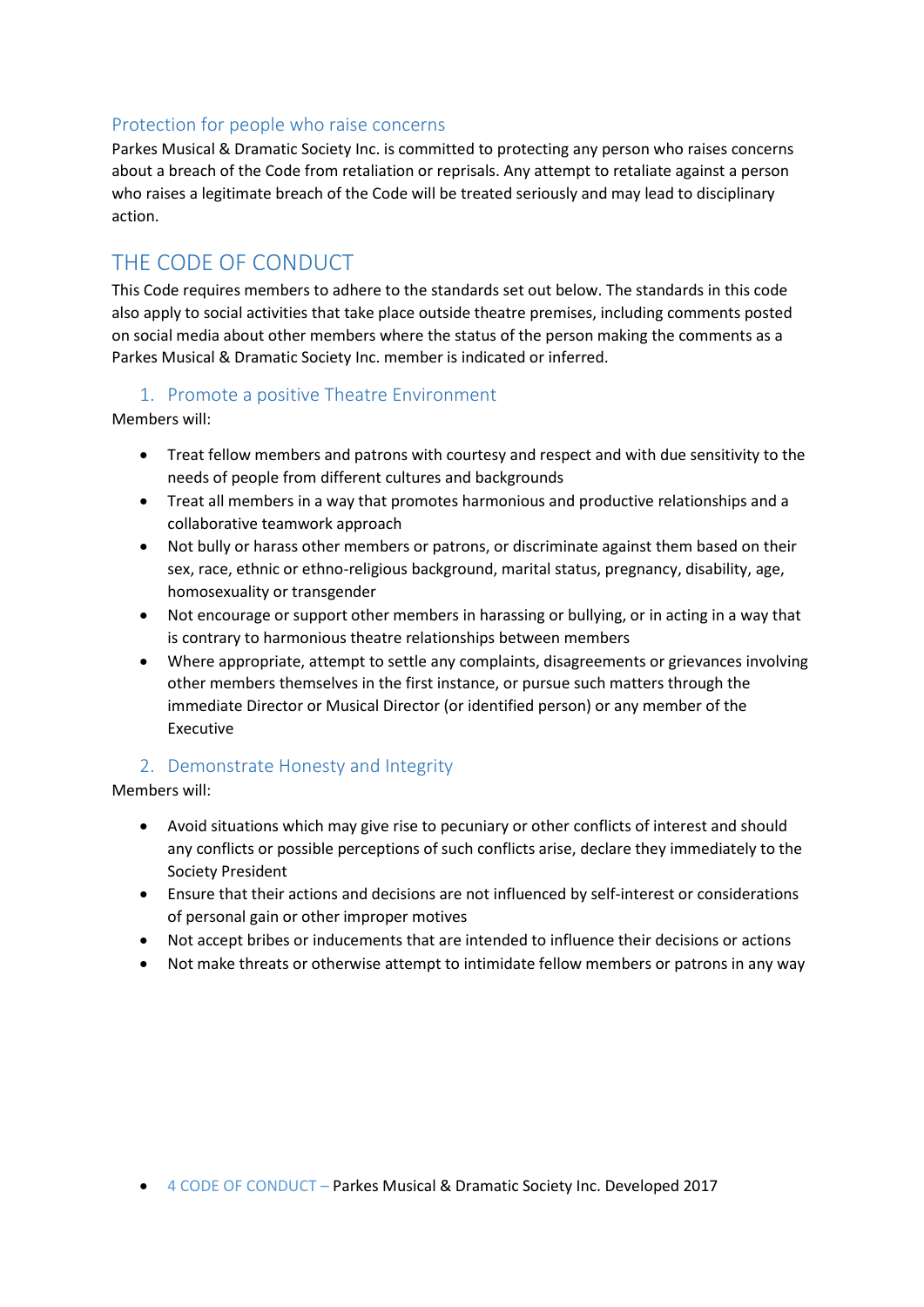## <span id="page-4-0"></span>3. Act Competently and Ethically

Members will:

- Not be under the influence of alcohol or drugs during rehearsals or performances
- Not hold or consume alcohol back stage or on stage during performances
- Be in a fit and proper condition to carry out their responsibilities during rehearsals and performances
- Dress in a way that is appropriate for the theatre
- Carry out their responsibilities diligently and efficiently
- Not be absent from rehearsals or performances without proper notification to relevant persons except under extenuating circumstances such as illness or accident.
- Comply with all lawful and reasonable directions given by the Direction team and relevant authorised show personnel
- Avoid conduct that could bring Parkes Musical & Dramatic Society Inc. or any of its members into disrepute, including social media
- Act in a way that promotes and protects the interests of Parkes Musical & Dramatic Society Inc.
- Only provide official public comment on matters related to the Parkes Musical & Dramatic Society Inc. if authorised to do so by a member of the Direction Team, Executive or Publicity **Officer**
- Carry out responsibilities in a politically neutral manner
- Report any criminal charges (including those that involve children) or convictions against them involving offences punishable by imprisonment or 12 months or more to the President within 7 days of the charge being laid or conviction recorded
- Report any breach of Code or misconduct by others of which they become aware, such as corruption, fraud, maladministration and/or substantial waste

## 4. Use Official Resources Lawfully, Efficiently and only as Authorised

<span id="page-4-1"></span>Members will:

- Use theatre resources efficiently
- Use all equipment, goods, resources and materials provided for theatre-related purposes only and not for outside or business practice or political purposes unless permission is gained from the President or relevant authorised person
- Not use Parkes Musical & Dramatic Society Inc. internet or telephone without consent. The computers/internet must not be used for accessing, transmitting, storing or downloading of pornographic, sexually explicit or otherwise inappropriate material.

## 5. Maintain Confidentiality

<span id="page-4-2"></span>Members will:

- Keep confidential all personal information and records
- Maintain the security of all personal information and records (including membership)
- Not use or release official information without proper authority, including the provision of information on social media that could identify members or divulge personal information
- Not disclose, use or take advantage of information obtained in the course of their membership, including when they cease to be a member of Parkes Musical & Dramatic Society Inc.
- 5 CODE OF CONDUCT Parkes Musical & Dramatic Society Inc. Developed 2017